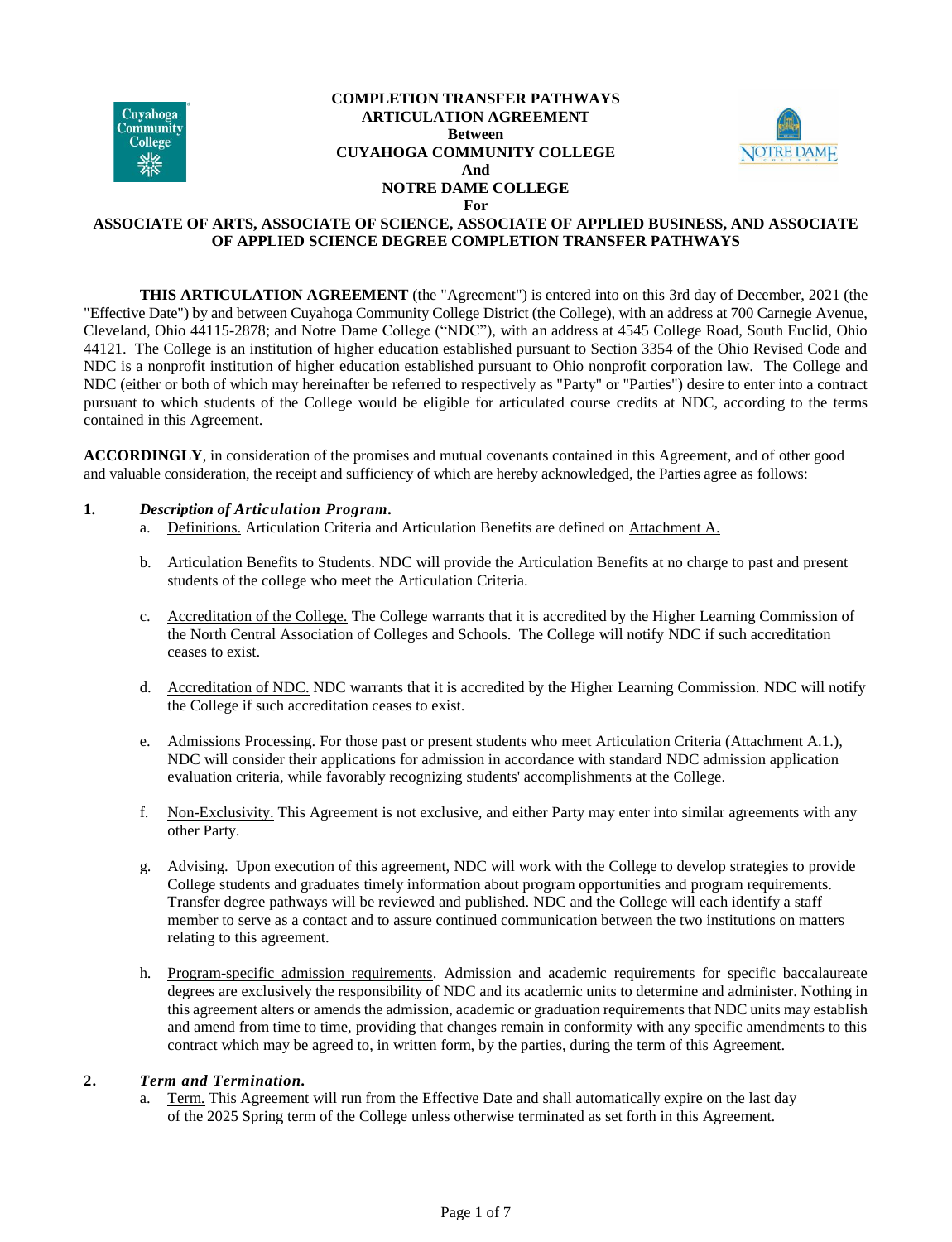#### b. Termination.

i. Either party may terminate this Agreement in the event of a material breach by the other party, effective upon the later date to occur of (i) the end of the next admissions application and review period of NDC, or (ii) the date that is 90 days after the notice that includes a description of the breach; *provided* in either case that the breaching party shall be allowed until said effective date to cure said breach, and if the breach is so cured the termination notice will be of no effect.

ii. Either party may terminate this Agreement at any time for any or no reason, effective one year after providing written notice of its intent to terminate to the other party.

c. Post-Termination. Upon expiration or termination of this Agreement for any reason, College students previously accepted by or admitted to NDC shall continue to receive the benefits contemplated by this Agreement and the NDC catalog rights from the term in which they are admitted to NDC as set forth in Section 2 of Attachment A which is attached hereto and made a part of this Agreement.

#### **3.** *Miscellaneous*

- a. Severability. If any Section or provision of this Agreement be held illegal, unenforceable or in conflict with any law by a court of competent jurisdiction, such Section or provision of this Agreement shall be deemed severed from this Agreement and the validity of the remainder of this Agreement shall not be affected thereby.
- b. Governing Law. This Agreement shall be governed by and construed in accordance with the laws of Ohio applicable to contracts made and to be enforced wholly within Ohio.
- c. Jurisdiction; Venue. The Parties to this Agreement each specifically consent to jurisdiction in Ohio in connection with any dispute between the Parties arising out of this Agreement or pertaining to the subject matter hereof. Venue for any dispute between the Parties arising out of this Agreement or pertaining to the subject matter hereof will be in the U.S. District Court for the Northern District of Ohio or in the state courts of Ohio sitting in Cuyahoga County.
- d. Survival. Section 2(c) and this Section 3 will survive termination or expiration of this Agreement.
- e. Notices. All notices or other written communications relating to termination, expiration, or any other legal matter relating to this Agreement will be effective when received in accordance with this Section 3(e) and must be given in writing by courier or reputable overnight delivery service, or by certified mail, return receipt requested, to either Party at the following address (or to such other address as such Party may substitute, by providing a written notice in the manner specified in this Section) with, in the case of the College, an additional copy addressed to "General Counsel":

| For Cuyahoga Community College:                                                                                                                       | For Notre Dame College:                                                                                                                               |
|-------------------------------------------------------------------------------------------------------------------------------------------------------|-------------------------------------------------------------------------------------------------------------------------------------------------------|
| Lindsay S. English, Ph.D.<br><b>Assistant Provost/Vice President, Learning</b><br>and Engagement<br>Cuyahoga Community College<br>700 Carnegie Avenue | Florentine Hoelker, Ph.D.<br>Dean of Online Programs and Strategic Initiatives<br>Notre Dame College<br>4545 College Road<br>South Euclid, Ohio 44121 |
| Cleveland, Ohio 44115                                                                                                                                 |                                                                                                                                                       |
| With a copy to:                                                                                                                                       | With a copy to:<br><b>Beth Ford</b>                                                                                                                   |
| Office of General Counsel                                                                                                                             | Vice President for Enrollment                                                                                                                         |
| Cuyahoga Community College                                                                                                                            | Notre Dame College                                                                                                                                    |
| 700 Carnegie Avenue                                                                                                                                   | 4545 College Road                                                                                                                                     |
| Cleveland, Ohio 44115-2878                                                                                                                            | South Euclid, Ohio 44121                                                                                                                              |

f. Waivers and Amendments. The waiver by either Party of any provision of this Agreement on any occasion and upon any particular circumstance shall not operate as a waiver of such provision of this Agreement on any other occasion or upon any other circumstance. This Agreement may be modified or amended only via a writing signed by both Parties.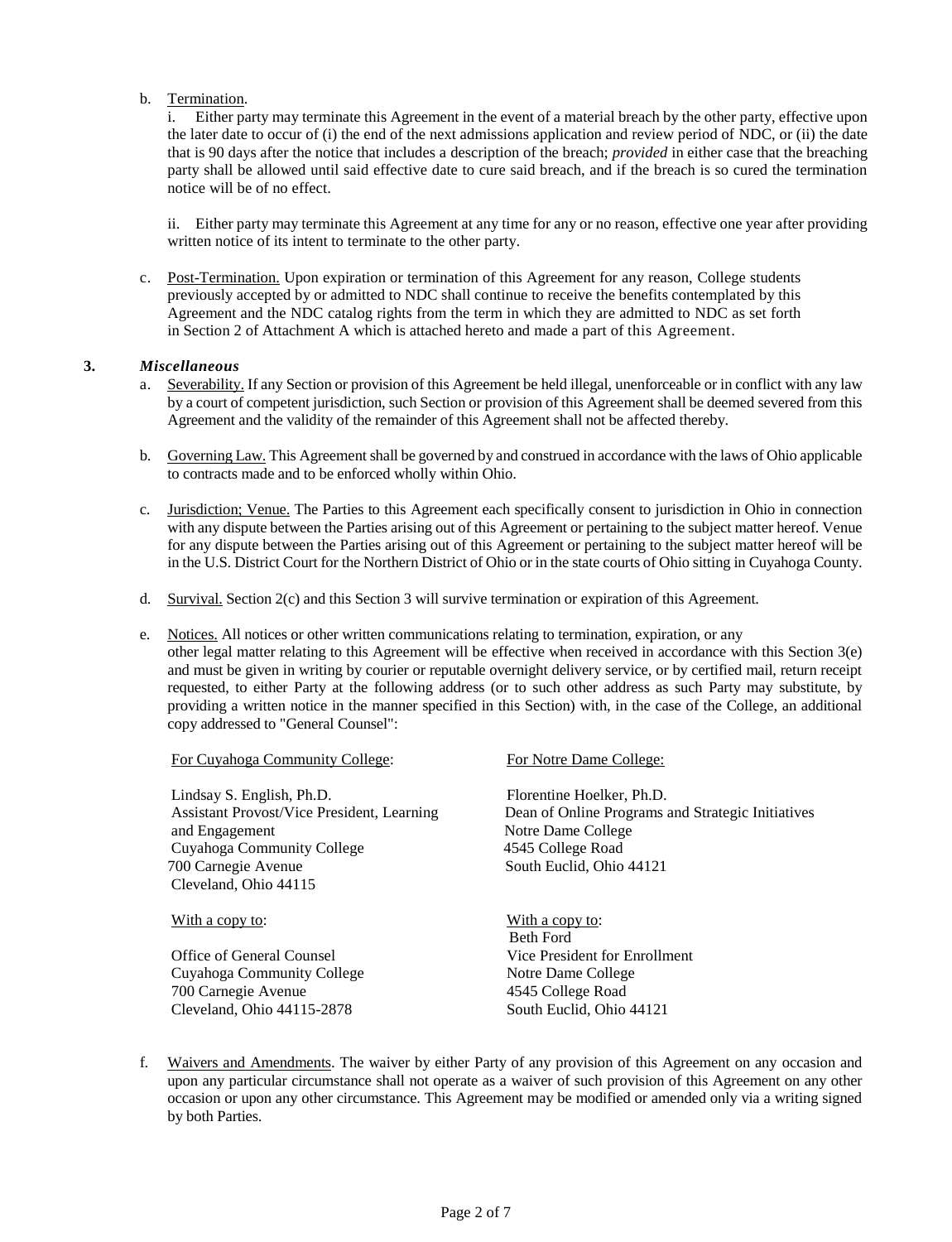- g. Assignment. Neither Party may assign its rights or delegate its duties under this Agreement. Any attempted assignment or delegation in violation of this Section would be null and void.
- h. Complete Agreement; Integration. This Agreement contains the complete understanding of the Parties with respect to the subject matter hereof and supersedes all other agreements, understandings, communications and promises of any kind, whether oral or written, between the Parties with respect to such subject matter.
- i. Counterparts: Facsimile Signatures; This Agreement may be executed in multiple counterparts, all of which shall be originals and which together shall constitute a single agreement. For the purpose of interpreting this Agreement, facsimile signatures shall be considered equivalent to original signatures.
- j. Independent Contractors. The Parties are independent contractors, and no agency, partnership, franchise, joint venture, or employment relationship is intended or created by this Agreement. Neither Party shall make any commitment, or give the impression that it has authority to make any commitment, on behalf of the other Party.
- k. Compliance with Laws. The Parties will comply with all applicable laws and regulations in performing their obligations hereunder. When taking actions (or failing to act) in any way relating to this Agreement, each Party agrees that it will not unlawfully discriminate against any person on the basis of race, sex, sexual orientation, religion, disability, age, national origin, or ancestry, genetic information, military status, gender identity and expression, veteran status, pregnancy or color.
- l. Data Exchange. The parties should be prepared to exchange information annually regarding student success related to this Agreement. The College will provide upon request a directory list of graduates from the College following each graduation while complying with the Family Educational Rights and Privacy Act, Gramm-Leach-Bliley Act of 1999. NDC will provide the College with information regarding the success of students transferring to NDC while utilizing the benefits of this Agreement.

Both parties will be expected to meet within ninety days of signing of this agreement to determine a process to share information.

- m. Marketing and Advertising. All promotion and advertising of the Articulation of the Agreement must conform to the statement approved by the College's Integrated Communications Department, (see **Attachment B**).
- n. Previously Established Degree Pathways. Several degree pathways have been established under the prior Articulation Transfer Pathway Completion Agreement Dated November 9, 2018. The following degree pathways shall continue underneath this agreement:
	- Accounting (AA)
	- Biology, Comprehensive (AS)
	- Biology, Exercise Science (AS)
	- Biology, General (AS)
	- Business Administration (AA)
	- Education; Mild Moderate Intervention (AA)
	- Finance (AA)
	- Human Resource Development (AA)
	- Management (AA)
	- Management Information Systems (AA)
	- Marketing (AA)
	- Software Engineering (AA)
	- Sport Management (AA)
	- Sport Management, Coaching Minor (AA)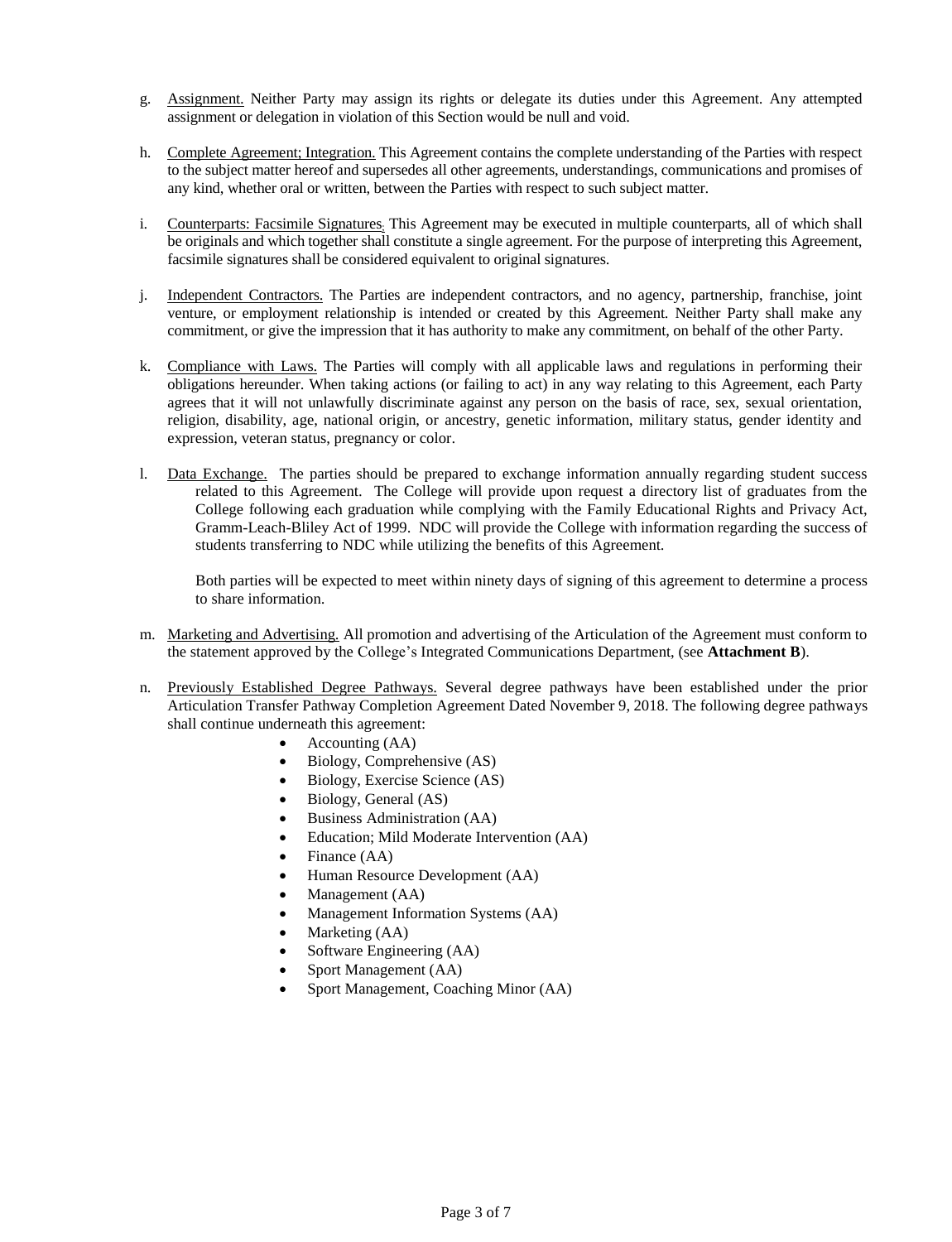**INTENDING TO BE LEGALLY BOUND,** by signing below, each Party acknowledges its agreement with the terms and conditions of this Agreement and each signatory represents and warrants that he/she is authorized to sign on behalf of and to bind his/her Party to all of the terms and conditions of this Agreement as of the Effective Date.

# **CUYAHOGA COMMUNITY COLLEGE DISTRICT: NOTRE DAME COLLEGE:**

By: Lindsay S. (nglish By:

Lindsay S. *English*, Ph.D. Assistant Provost/Vice President, Learning and Engagement

Florentine Hoelker, Ph.D. Dean of Online & Strategic Initiatives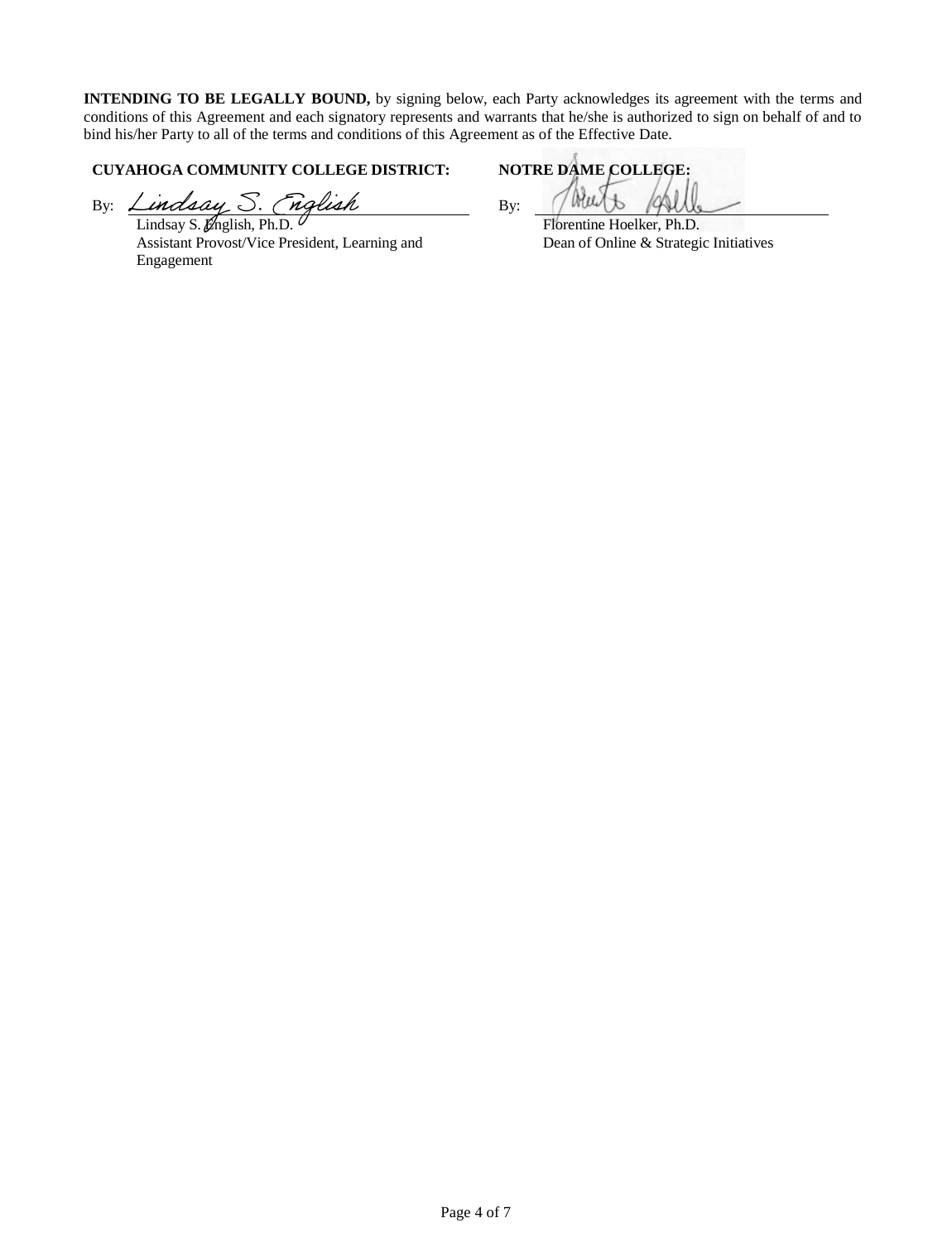# **Attachment A To the Articulation Agreement Dated December 3, 2021 By and Between Cuyahoga Community College District and**

# **Notre Dame College**

#### **for**

#### **Associate of Arts, Associate of Science, Associate of Applied Business, and Associate of Applied Science Degree Completion Transfer Pathways**

#### **Articulation Criteria and Articulation Benefits**

#### **1.** *The articulation criteria ("Articulation Criteria") are:*

- a. Completion of an Associate of Arts, Associate of Science, Associate of Applied Business, or Associate of Applied Science degree.
- b. NDC and the College will jointly establish and approve major/program Transfer Pathways using the sample template in Appendix A. Any revisions to a Transfer Pathway during the term of this Agreement must be approved in writing by the Parties and will be applied to new students undertaking the applicable pathway.
- c. The Associate degree should include completion of all coursework for student's intended major, as shown on the applicable Transfer Pathway.
- d. As part of this Agreement, students are encouraged to apply for dual admission to NDC as described in the Tri-C/NDC Partnership Program Agreement.

#### **2.** *The articulation benefits ("Articulation Benefits") are:*

- a. Courses listed in an approved Transfer Pathway will apply towards college, university and major requirements for graduation at NDC.
- b. A student who completes all of the degree requirements in the Associate of Arts, Associate of Science, Associate of Applied Business, or Associate of Applied Science degree as listed in an approved Transfer Pathway will be admitted to the applicable major at NDC.
- c. NDC will award credit for all non-remedial courses completed at the College with D grades or higher.
- d. To help ensure seamless transfer, NDC and the College will have Transfer Pathways and transfer guides made available through the College's Counseling Offices and Transfer Centers, NDC's academic advising offices, and on each Partner's public website. For additional support, staff of NDC advising offices and the Office of Admissions will be available to meet by appointment with any current or prospective College student following this articulation agreement.
- **e.** Scholarship opportunities: A 2-year, \$30,000 scholarship guarantee (\$15,000 per year) is provided to Cuyahoga Community College transfer students who complete a transfer pathway and enroll at NDC fulltime for an on campus program; this scholarship does not apply to online courses. In order to receive this scholarship, a student must submit the Scholarship Request Form found on the NDC website or the Tri-C website with their transfer application to the institution or prior to receiving other forms of institutional aid.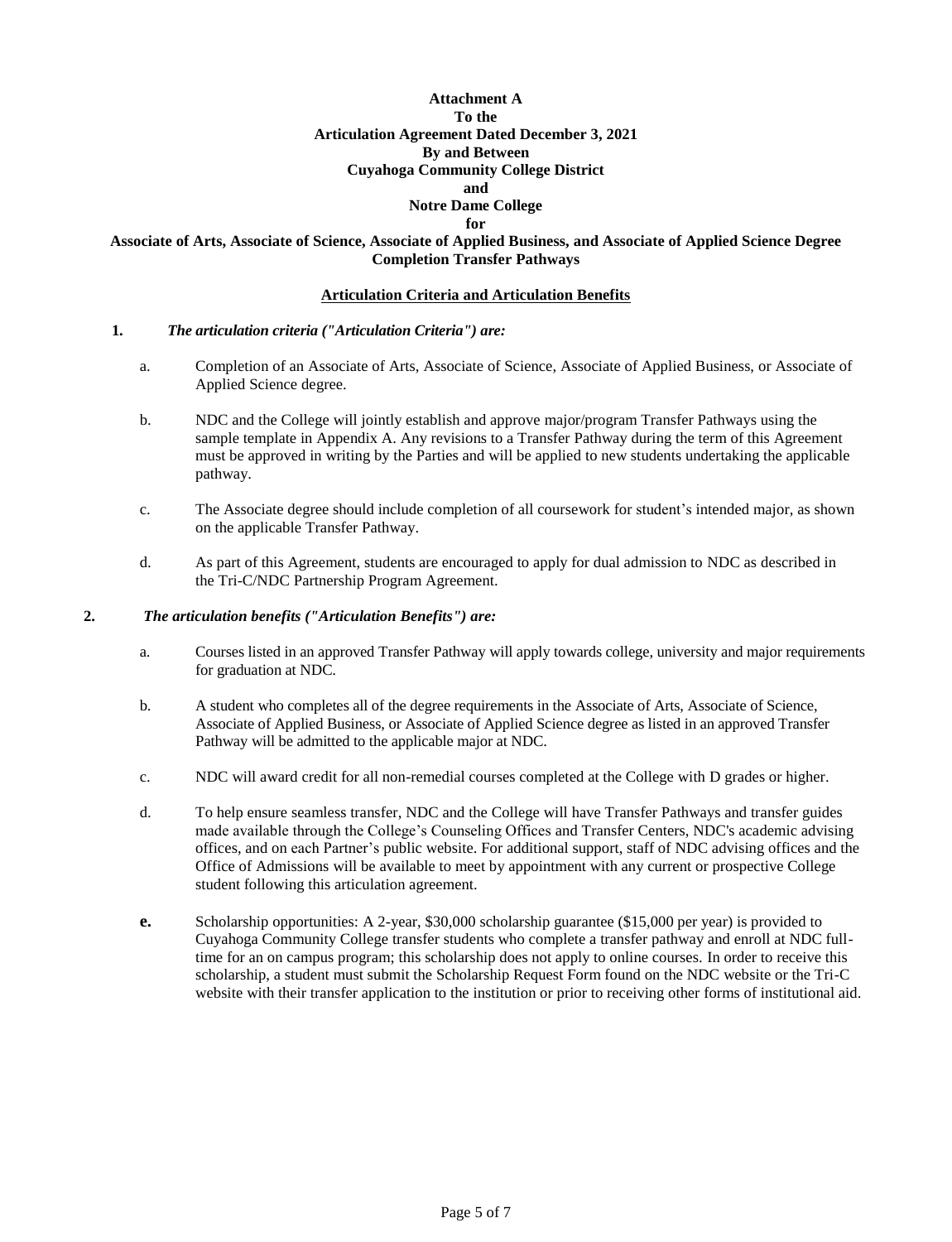#### **ATTACHMENT B**

To The Articulation Agreement Dated December 3, 2021 By and Between Cuyahoga Community College District and Notre Dame College

#### **Marketing and Advertising Restrictions**

Promotion of Partnership to Domestic and International Students

In order for Cuyahoga Community College and Notre Dame College to reach out to partners and the community effectively, it is important to monitor the impression conveyed through all forms of communication such as advertising, publications, and signage. The sum total of all impressions generated by these communications must be effective and meaningful to the audiences with which the College communicates.

Therefore, the Parties agree that any use of the other's name, trade name, trademark, logo and tagline, or any other defining symbol or name associated with either entity during the term of this Agreement shall be for the sole purpose of promoting this Agreement. Express written permission or a limited license is required to use the other Party's name, trade name, trademark, logo, tagline, or any other defining symbol or name associated with the other entity. Neither Party will use the other's name or symbols in a way that would cause confusion in the public mind as to the relationship between the Parties. All written materials associated with this agreement must distinctly note the termination date of the Agreement, the degrees within the Agreement, and the average additional hours required to complete the completion degree. Any and all promotional materials, including written, verbal, video graphic, electronic, or multimedia of any kind, must be reviewed and approved by both Parties prior to any use or distribution.

#### **Marketing Contacts:**

Cuyahoga Community College District: Notre Dame College:

Eric Wheeler Paula Baughn Director, Creative Services<br>
and Integrated Communications Department<br>
Notre Dame College and Integrated Communications Department Cuyahoga Community College Administration Building, Suite 130 Jerry Sue Thornton Center 4545 College Road 2500 E. 22nd Street South Euclid, Ohio 44121 Cleveland, Ohio 44115 P: 216-373-5252 P: 216-987-3517 F: 216-987-4806